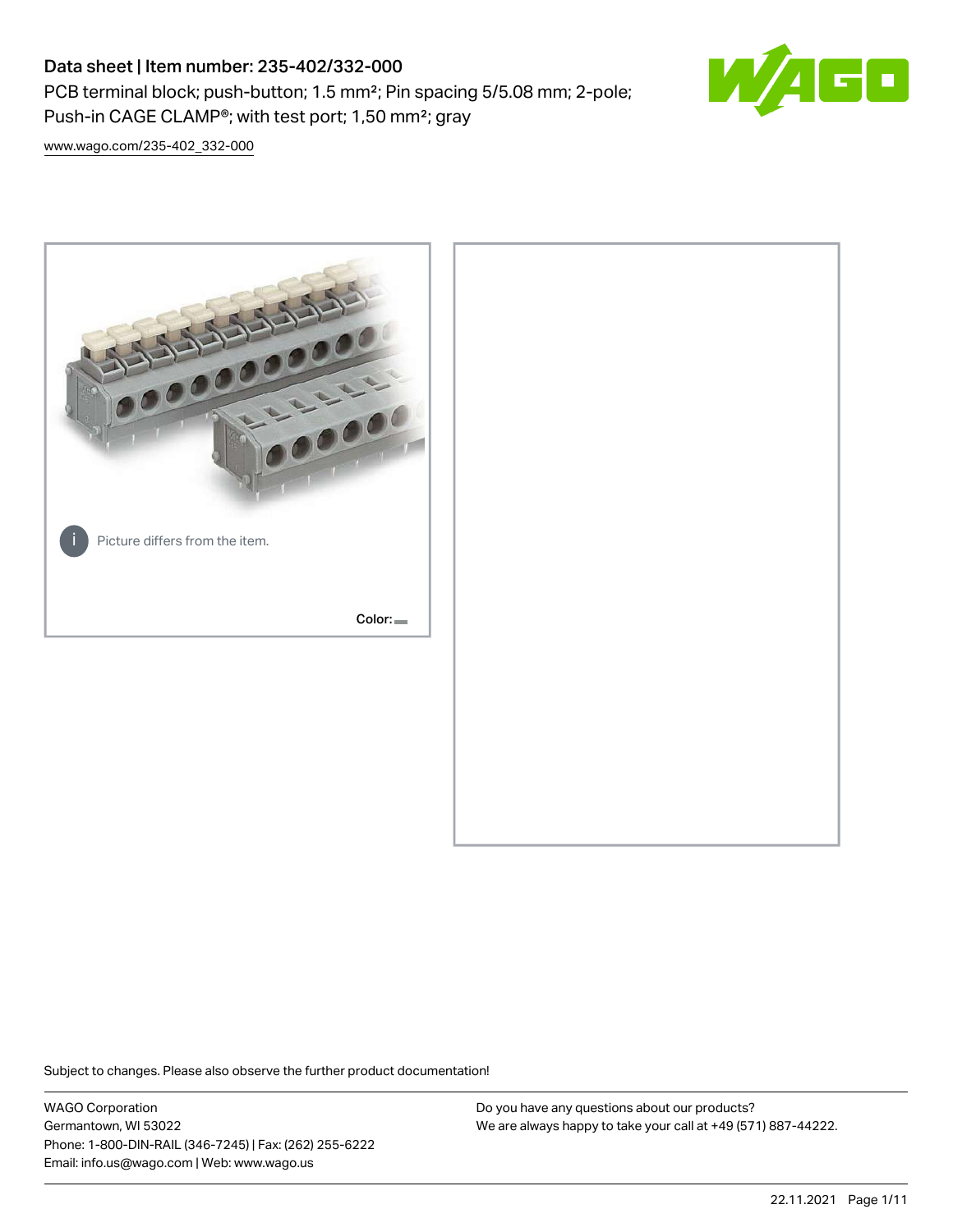

Dimensions in mm

 $L =$  (pole no. x pin spacing) + 1.5 mm

#### Item description

- Klemmenleisten mit Drückern
- $\blacksquare$ Eindrähtige Leiter und feindrähtige Leiter mit Aderendhülsen direkt steckbar
- П Komfortable Drückerbetätigung für das Anschließen von feindrähtigen Leitern und das Lösen von Leitern
- $\blacksquare$ Einstellung zwischen den beiden Rastermaßen durch Zusammendrücken oder Auseinanderziehen der Klemmenleisten

Subject to changes. Please also observe the further product documentation!

WAGO Corporation Germantown, WI 53022 Phone: 1-800-DIN-RAIL (346-7245) | Fax: (262) 255-6222 Email: info.us@wago.com | Web: www.wago.us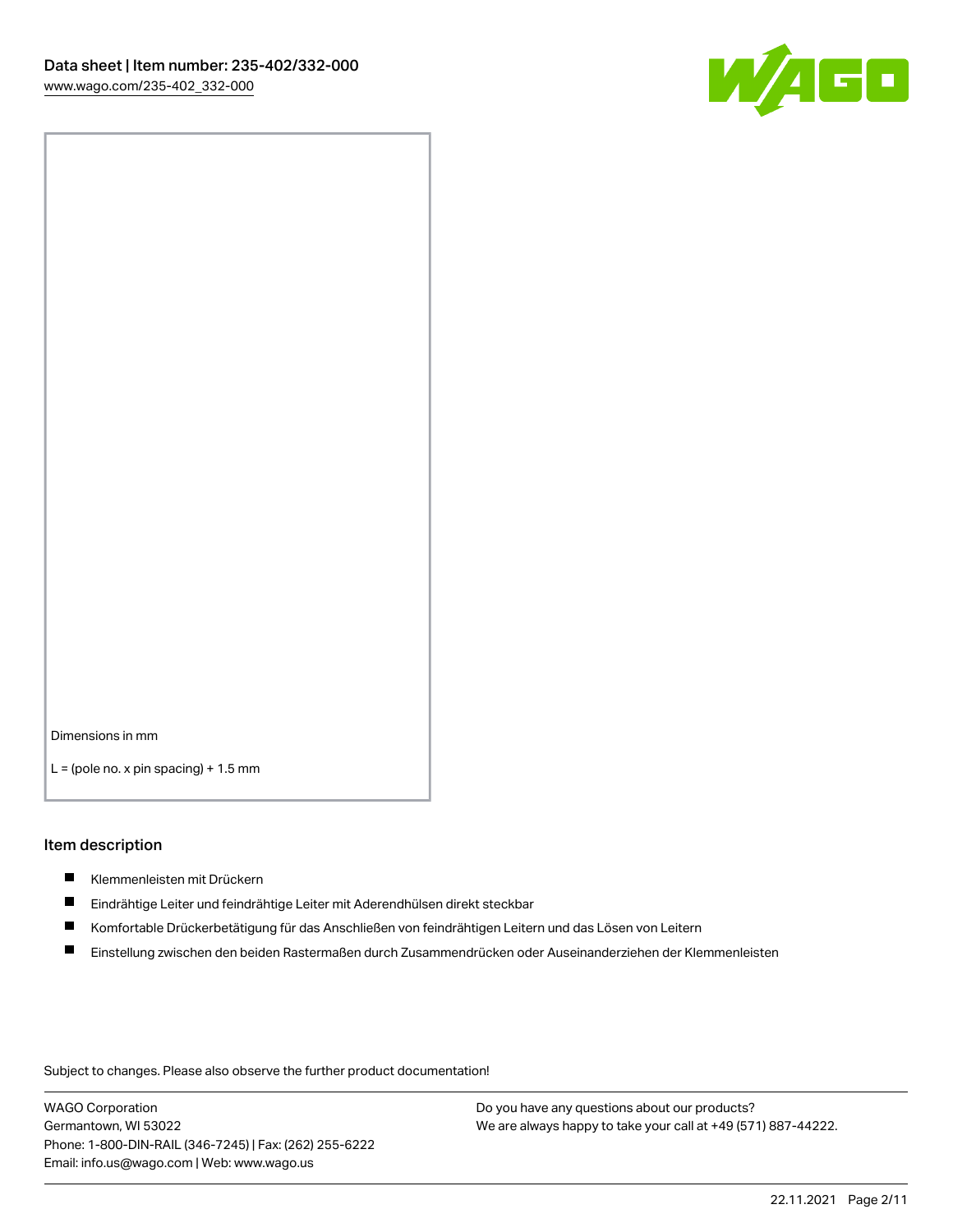

# Data

# Notes

| Variants: | Other pole numbers                                           |
|-----------|--------------------------------------------------------------|
|           | Other colors                                                 |
|           | Terminal strips with 7.5/7.62 mm and 10/10.16 mm pin spacing |
|           | Mixed-color PCB connector strips                             |
|           | Direct marking                                               |

# Electrical data

# IEC Approvals

| Ratings per                 | IEC/EN 60664-1                                            |
|-----------------------------|-----------------------------------------------------------|
| Rated voltage (III / 3)     | 250 V                                                     |
| Rated surge voltage (III/3) | 4 <sub>k</sub> V                                          |
| Rated voltage (III/2)       | 320 V                                                     |
| Rated surge voltage (III/2) | 4 <sub>k</sub> V                                          |
| Nominal voltage (II/2)      | 630 V                                                     |
| Rated surge voltage (II/2)  | 4 <sub>k</sub> V                                          |
| Rated current               | 17.5A                                                     |
| Legend (ratings)            | (III / 2) ≙ Overvoltage category III / Pollution degree 2 |

# UL Approvals

| Approvals per                  | UL 1059 |
|--------------------------------|---------|
| Rated voltage UL (Use Group B) | 300 V   |
| Rated current UL (Use Group B) | 10A     |
| Rated voltage UL (Use Group D) | 300 V   |
| Rated current UL (Use Group D) | 10 A    |

# CSA Approvals

| Approvals per                   | CSA   |
|---------------------------------|-------|
| Rated voltage CSA (Use Group B) | 300 V |
| Rated current CSA (Use Group B) | 15 A  |

# Connection data

| Total number of connection points |  |  |
|-----------------------------------|--|--|
|-----------------------------------|--|--|

Subject to changes. Please also observe the further product documentation!

| <b>WAGO Corporation</b>                                | Do you have any questions about our products?                 |
|--------------------------------------------------------|---------------------------------------------------------------|
| Germantown, WI 53022                                   | We are always happy to take your call at +49 (571) 887-44222. |
| Phone: 1-800-DIN-RAIL (346-7245)   Fax: (262) 255-6222 |                                                               |
| Email: info.us@wago.com   Web: www.wago.us             |                                                               |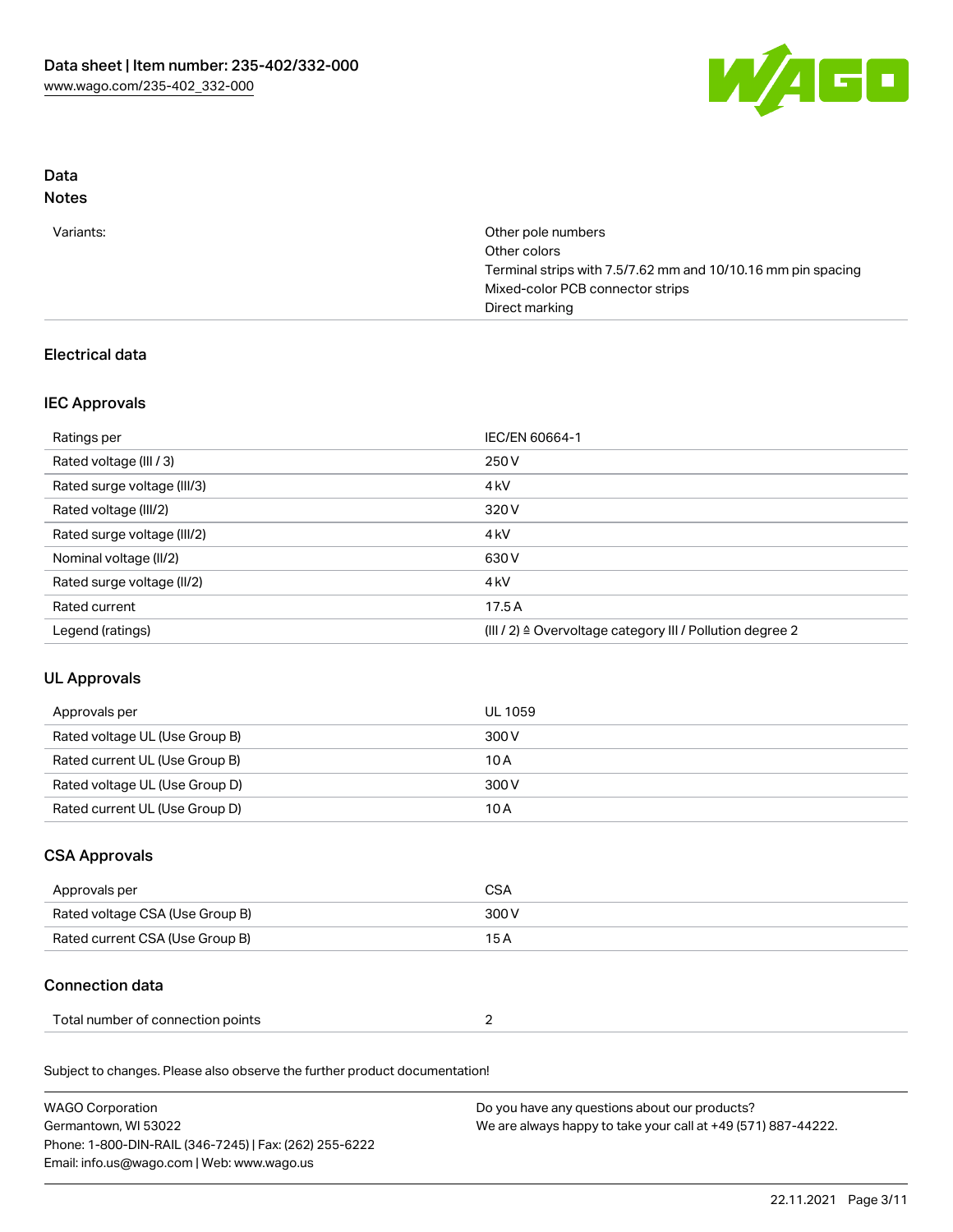[www.wago.com/235-402\\_332-000](http://www.wago.com/235-402_332-000)



| Total number of potentials |  |
|----------------------------|--|
| Number of connection types |  |
| Number of levels           |  |

## Connection 1

| Connection technology |
|-----------------------|
|-----------------------|

| Connection technology                             | Push-in CAGE CLAMP®                    |
|---------------------------------------------------|----------------------------------------|
| Actuation type                                    | Push-button                            |
| Solid conductor                                   | $0.21.5$ mm <sup>2</sup> / 20  14 AWG  |
| Fine-stranded conductor                           | $0.751.5$ mm <sup>2</sup> / 20  14 AWG |
| Fine-stranded conductor; with insulated ferrule   | $0.251$ mm <sup>2</sup>                |
| Fine-stranded conductor; with uninsulated ferrule | $0.251$ mm <sup>2</sup>                |
| Strip length                                      | $910$ mm $/0.350.39$ inch              |
| Conductor connection direction to PCB             | 0°                                     |
| Number of poles                                   | 2                                      |

# Physical data

| Pin spacing                          | 5/5.08 mm / 0.197/0.2 inch |
|--------------------------------------|----------------------------|
| Width                                | 11.5 mm / 0.453 inch       |
| Height                               | 19.1 mm / 0.752 inch       |
| Height from the surface              | 15.5 mm / 0.61 inch        |
| Depth                                | 12.5 mm / 0.492 inch       |
| Solder pin length                    | $3.6 \,\mathrm{mm}$        |
| Solder pin dimensions                | $0.4 \times 0.8$ mm        |
| Drilled hole diameter with tolerance | $(1 + 0.1)$ mm             |

# PCB contact

| PCB Contact                         | THT                                      |
|-------------------------------------|------------------------------------------|
| Solder pin arrangement              | over the entire terminal strip (in-line) |
| Number of solder pins per potential |                                          |

### Material data

| Color                       | gray                              |
|-----------------------------|-----------------------------------|
| Material group              |                                   |
| Insulation material         | Polyamide (PA66)                  |
| Flammability class per UL94 | V0                                |
| Clamping spring material    | Chrome nickel spring steel (CrNi) |

Subject to changes. Please also observe the further product documentation!

| <b>WAGO Corporation</b>                                | Do you have any questions about our products?                 |
|--------------------------------------------------------|---------------------------------------------------------------|
| Germantown, WI 53022                                   | We are always happy to take your call at +49 (571) 887-44222. |
| Phone: 1-800-DIN-RAIL (346-7245)   Fax: (262) 255-6222 |                                                               |
| Email: info.us@wago.com   Web: www.wago.us             |                                                               |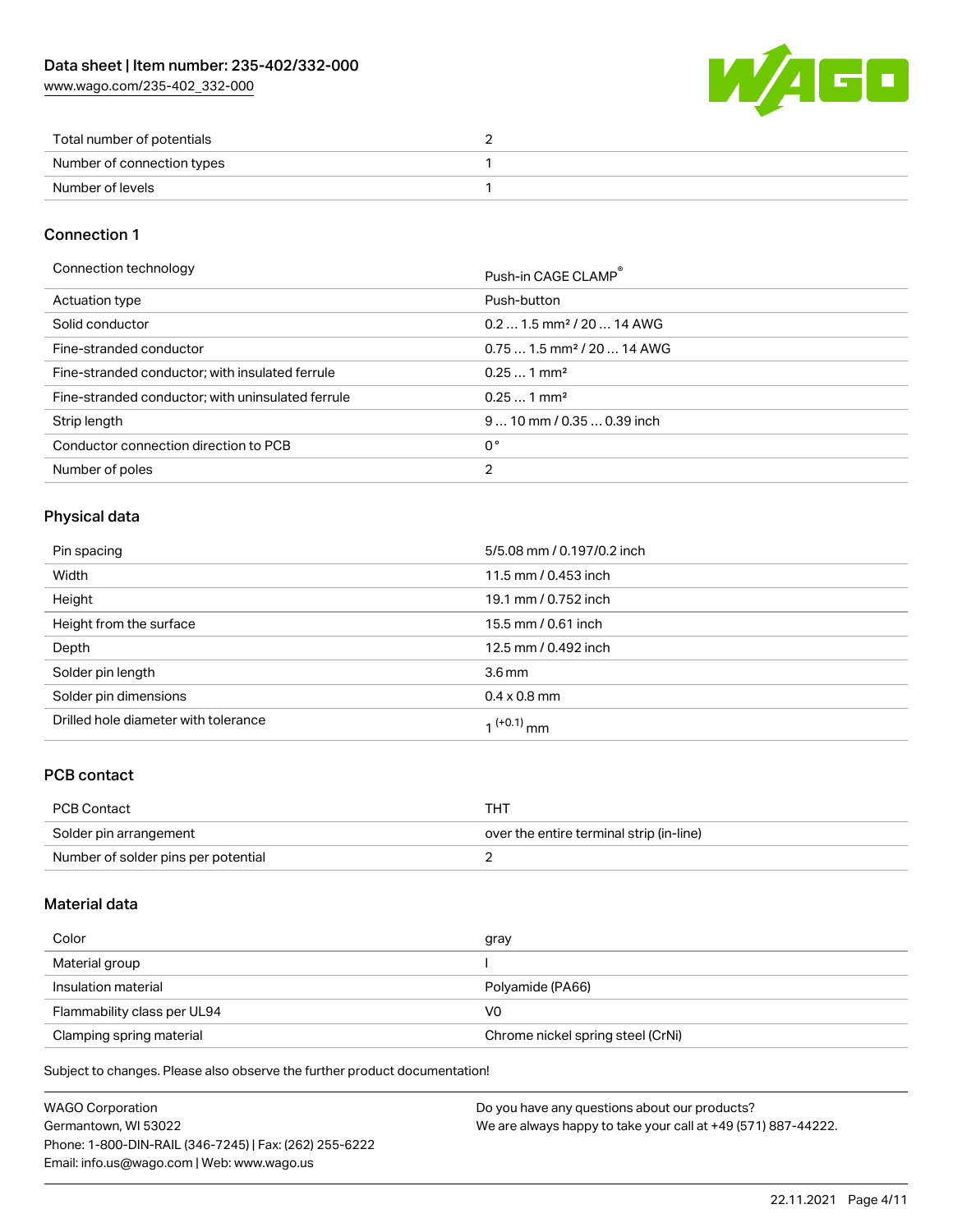[www.wago.com/235-402\\_332-000](http://www.wago.com/235-402_332-000)



| Contact material | Electrolytic copper (E <sub>Cu</sub> ) |
|------------------|----------------------------------------|
| Contact plating  | tin-plated                             |
| Fire load        | 0.032 MJ                               |
| Weight           | 1.6g                                   |
|                  |                                        |

## Environmental requirements

| .<br>Limit temperature range<br>and the contract of the contract of the contract of the contract of the contract of the contract of the contract of the contract of the contract of the contract of the contract of the contract of the contract of the contra | ∩¤ ∘∩<br>-60<br>ں ں |  |
|----------------------------------------------------------------------------------------------------------------------------------------------------------------------------------------------------------------------------------------------------------------|---------------------|--|
|----------------------------------------------------------------------------------------------------------------------------------------------------------------------------------------------------------------------------------------------------------------|---------------------|--|

#### Commercial data

| Product Group         | 4 (Printed Circuit) |
|-----------------------|---------------------|
| PU (SPU)              | 420 (105) Stück     |
| Packaging type        | box                 |
| Country of origin     | CΝ                  |
| <b>GTIN</b>           | 4044918654104       |
| Customs tariff number | 85369010000         |

## Approvals / Certificates

#### UL-Approvals

|      |                               |                                 | Certificate |
|------|-------------------------------|---------------------------------|-------------|
| Logo | Approval                      | <b>Additional Approval Text</b> | name        |
|      | UL                            | $\overline{\phantom{0}}$        | E45172      |
| J    | UL International Germany GmbH |                                 |             |

#### Optional accessories

## Ferrules **Ferrule**  $\overline{1}$ Item no.: 216-101 Ferrule; Sleeve for 0.5 mm² / AWG 22; uninsulated; electro-tin plated; silver-colored [www.wago.com/216-101](http://www.wago.com/216-101)  $\frac{1}{2}$ Item no.: 216-104 Ferrule; Sleeve for 1.5 mm² / AWG 16; uninsulated; electro-tin plated; silver-colored [www.wago.com/216-104](http://www.wago.com/216-104) Item no.: 216-106

| ltem no.: 216-106<br>Ferrule; Sleeve for 2.5 mm <sup>2</sup> / AWG 14; uninsulated; electro-tin plated; silver-colored | www.wago.com/216-106 |
|------------------------------------------------------------------------------------------------------------------------|----------------------|
| Item no.: 216-107<br>Ferrule; Sleeve for 4 mm <sup>2</sup> / AWG 12; uninsulated; electro-tin plated                   | www.wago.com/216-107 |

Subject to changes. Please also observe the further product documentation!

| <b>WAGO Corporation</b>                                | Do you have any questions about our products?                 |
|--------------------------------------------------------|---------------------------------------------------------------|
| Germantown, WI 53022                                   | We are always happy to take your call at +49 (571) 887-44222. |
| Phone: 1-800-DIN-RAIL (346-7245)   Fax: (262) 255-6222 |                                                               |
| Email: info.us@wago.com   Web: www.wago.us             |                                                               |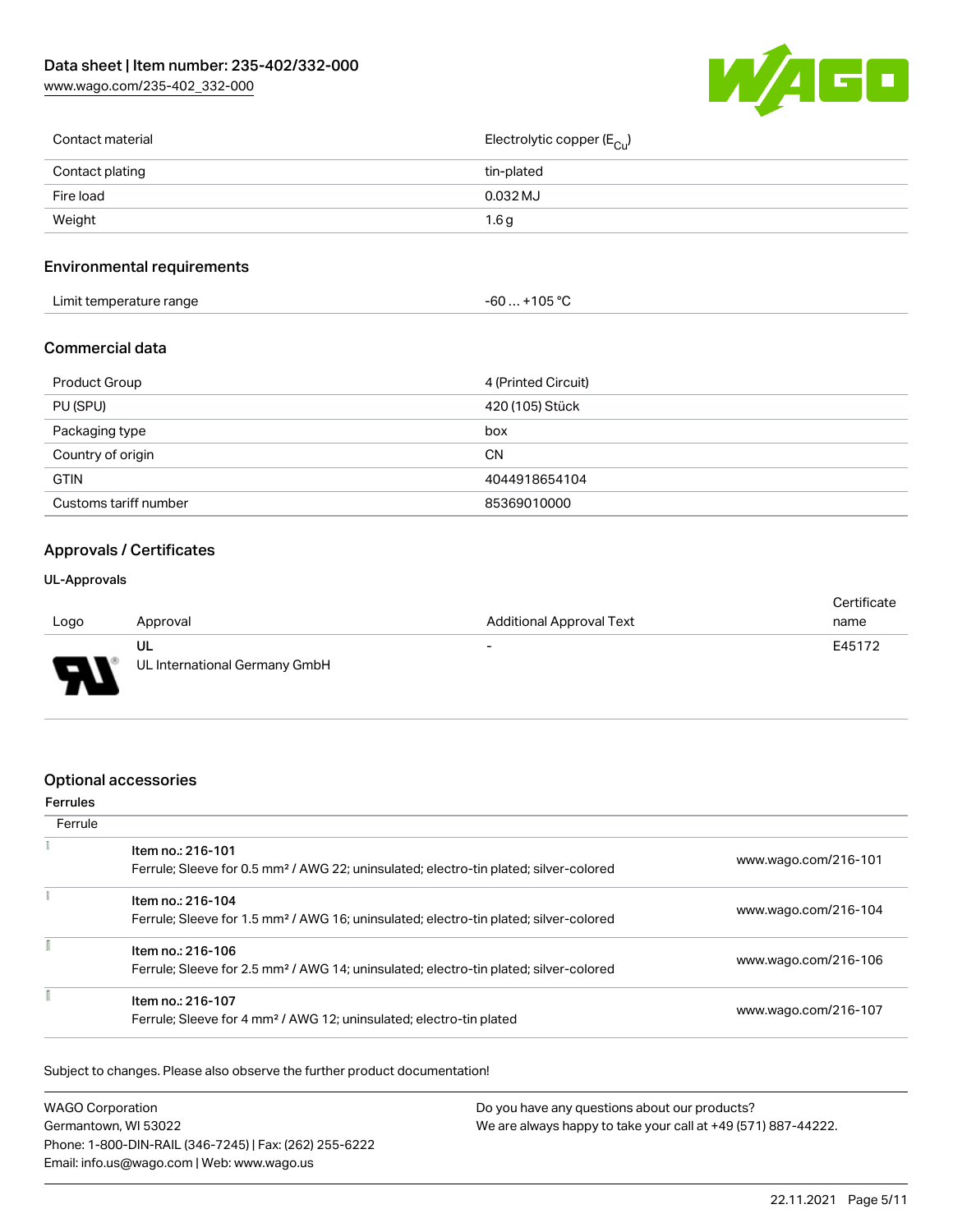[www.wago.com/235-402\\_332-000](http://www.wago.com/235-402_332-000)



| I | Item no.: 216-108<br>Ferrule; Sleeve for 6 mm <sup>2</sup> / AWG 10; uninsulated; electro-tin plated; silver-colored                                                               | www.wago.com/216-108 |
|---|------------------------------------------------------------------------------------------------------------------------------------------------------------------------------------|----------------------|
| I | Item no.: 216-109<br>Ferrule; Sleeve for 10 mm <sup>2</sup> / AWG 8; uninsulated; electro-tin plated                                                                               | www.wago.com/216-109 |
|   | Item no.: 216-102<br>Ferrule; Sleeve for 0.75 mm <sup>2</sup> / AWG 20; uninsulated; electro-tin plated; silver-colored                                                            | www.wago.com/216-102 |
|   | Item no.: 216-103<br>Ferrule; Sleeve for 1 mm <sup>2</sup> / AWG 18; uninsulated; electro-tin plated                                                                               | www.wago.com/216-103 |
| Π | Item no.: 216-110<br>Ferrule; Sleeve for 16 mm <sup>2</sup> / AWG 6; uninsulated; electro-tin plated; metallic brown                                                               | www.wago.com/216-110 |
|   | Item no.: 216-123<br>Ferrule; Sleeve for 1 mm <sup>2</sup> / AWG 18; uninsulated; electro-tin plated; silver-colored                                                               | www.wago.com/216-123 |
|   | Item no.: 216-122<br>Ferrule; Sleeve for 0.75 mm <sup>2</sup> / AWG 20; uninsulated; electro-tin plated; silver-colored                                                            | www.wago.com/216-122 |
|   | Item no.: 216-124<br>Ferrule; Sleeve for 1.5 mm <sup>2</sup> / AWG 16; uninsulated; electro-tin plated                                                                             | www.wago.com/216-124 |
|   | Item no.: 216-142<br>Ferrule; Sleeve for 0.75 mm <sup>2</sup> / 18 AWG; uninsulated; electro-tin plated; electrolytic copper; gastight<br>crimped; acc. to DIN 46228, Part 1/08.92 | www.wago.com/216-142 |
|   | Item no.: 216-132<br>Ferrule; Sleeve for 0.34 mm <sup>2</sup> / AWG 24; uninsulated; electro-tin plated                                                                            | www.wago.com/216-132 |
|   | Item no.: 216-121<br>Ferrule; Sleeve for 0.5 mm <sup>2</sup> / AWG 22; uninsulated; electro-tin plated; silver-colored                                                             | www.wago.com/216-121 |
|   | Item no.: 216-143<br>Ferrule; Sleeve for 1 mm <sup>2</sup> / AWG 18; uninsulated; electro-tin plated; electrolytic copper; gastight<br>crimped; acc. to DIN 46228, Part 1/08.92    | www.wago.com/216-143 |
|   | Item no.: 216-131<br>Ferrule; Sleeve for 0.25 mm <sup>2</sup> / AWG 24; uninsulated; electro-tin plated; silver-colored                                                            | www.wago.com/216-131 |
|   | Item no.: 216-141<br>Ferrule; Sleeve for 0.5 mm <sup>2</sup> / 20 AWG; uninsulated; electro-tin plated; electrolytic copper; gastight<br>crimped; acc. to DIN 46228, Part 1/08.92  | www.wago.com/216-141 |
|   | Item no.: 216-152<br>Ferrule; Sleeve for 0.34 mm <sup>2</sup> / AWG 24; uninsulated; electro-tin plated                                                                            | www.wago.com/216-152 |
|   | Item no.: 216-203<br>Ferrule; Sleeve for 1 mm <sup>2</sup> / AWG 18; insulated; electro-tin plated; red                                                                            | www.wago.com/216-203 |
| I | Item no.: 216-206<br>Ferrule; Sleeve for 2.5 mm <sup>2</sup> / AWG 14; insulated; electro-tin plated; blue                                                                         | www.wago.com/216-206 |
|   | Item no.: 216-207<br>Ferrule; Sleeve for 4 mm <sup>2</sup> / AWG 12; insulated; electro-tin plated; gray                                                                           | www.wago.com/216-207 |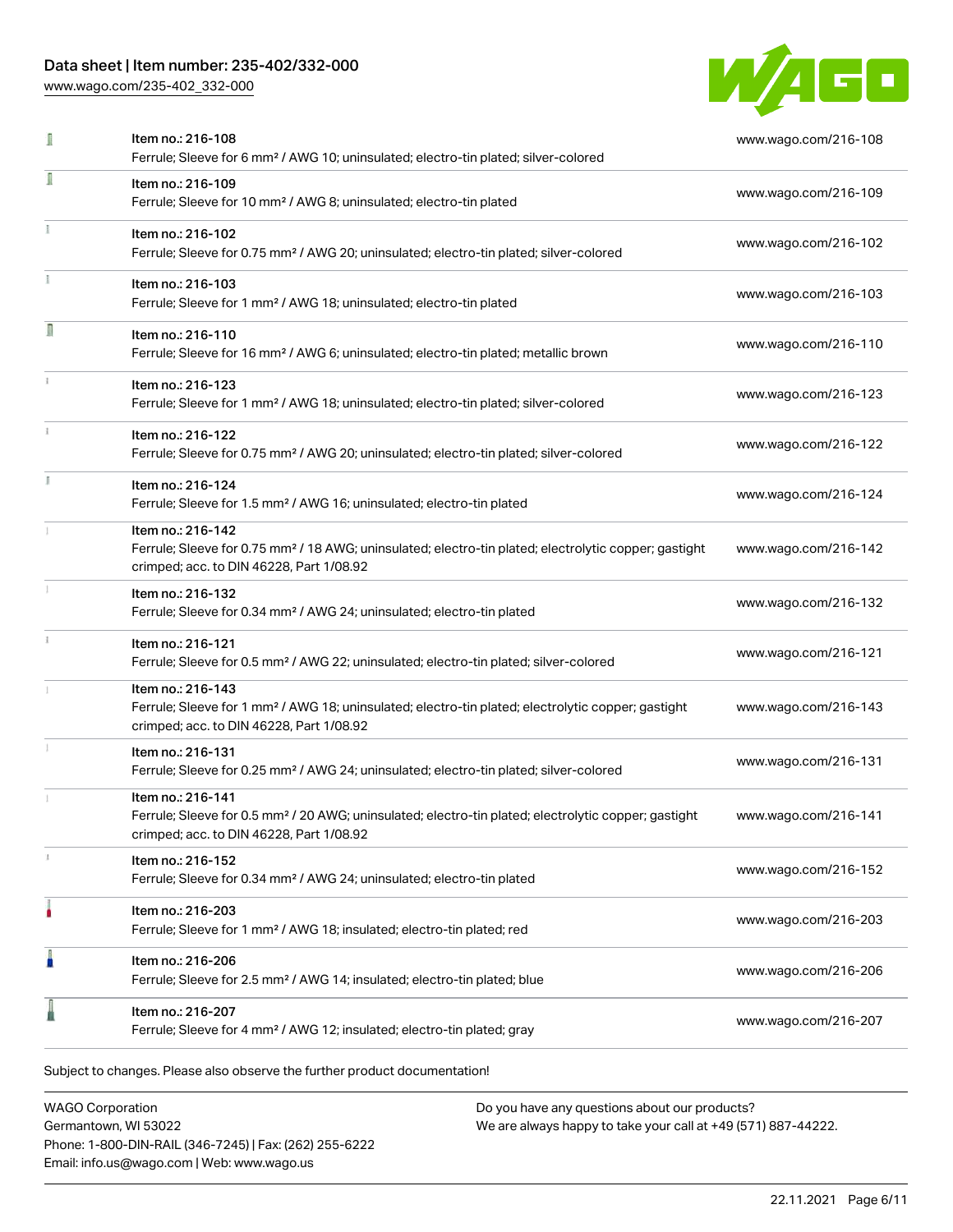[www.wago.com/235-402\\_332-000](http://www.wago.com/235-402_332-000)



| Item no.: 216-151                                                                                                                                                                                          |                      |
|------------------------------------------------------------------------------------------------------------------------------------------------------------------------------------------------------------|----------------------|
| Ferrule; Sleeve for 0.25 mm <sup>2</sup> / AWG 24; uninsulated; electro-tin plated                                                                                                                         | www.wago.com/216-151 |
| Item no.: 216-204<br>Ferrule; Sleeve for 1.5 mm <sup>2</sup> / AWG 16; insulated; electro-tin plated; black                                                                                                | www.wago.com/216-204 |
| Item no.: 216-209<br>Ferrule; Sleeve for 10 mm <sup>2</sup> / AWG 8; insulated; electro-tin plated; red                                                                                                    | www.wago.com/216-209 |
| Item no.: 216-205<br>Ferrule; Sleeve for 2.08 mm <sup>2</sup> / AWG 14; insulated; electro-tin plated; yellow                                                                                              | www.wago.com/216-205 |
| Item no.: 216-144<br>Ferrule; Sleeve for 1.5 mm <sup>2</sup> / AWG 16; uninsulated; electro-tin plated; electrolytic copper; gastight<br>crimped; acc. to DIN 46228, Part 1/08.92; silver-colored          | www.wago.com/216-144 |
| Item no.: 216-208<br>Ferrule; Sleeve for 6 mm <sup>2</sup> / AWG 10; insulated; electro-tin plated; electrolytic copper; gastight crimped; www.wago.com/216-208<br>acc. to DIN 46228, Part 4/09.90; yellow |                      |
| Item no.: 216-201<br>Ferrule; Sleeve for 0.5 mm <sup>2</sup> / 20 AWG; insulated; electro-tin plated; white                                                                                                | www.wago.com/216-201 |
| Item no.: 216-223<br>Ferrule; Sleeve for 1 mm <sup>2</sup> / AWG 18; insulated; electro-tin plated; red                                                                                                    | www.wago.com/216-223 |
| Item no.: 216-210<br>Ferrule; Sleeve for 16 mm <sup>2</sup> / AWG 6; insulated; electro-tin plated; electrolytic copper; gastight crimped; www.wago.com/216-210<br>acc. to DIN 46228, Part 4/09.90; blue   |                      |
| Item no.: 216-241<br>Ferrule; Sleeve for 0.5 mm <sup>2</sup> / 20 AWG; insulated; electro-tin plated; electrolytic copper; gastight<br>crimped; acc. to DIN 46228, Part 4/09.90; white                     | www.wago.com/216-241 |
| Item no.: 216-242<br>Ferrule; Sleeve for 0.75 mm <sup>2</sup> / 18 AWG; insulated; electro-tin plated; electrolytic copper; gastight<br>crimped; acc. to DIN 46228, Part 4/09.90; gray                     | www.wago.com/216-242 |
| Item no.: 216-222<br>Ferrule; Sleeve for 0.75 mm <sup>2</sup> / 18 AWG; insulated; electro-tin plated; gray                                                                                                | www.wago.com/216-222 |
| ltem no.: 216-221<br>Ferrule; Sleeve for 0.5 mm <sup>2</sup> / 20 AWG; insulated; electro-tin plated; white                                                                                                | www.wago.com/216-221 |
| Item no.: 216-224<br>Ferrule; Sleeve for 1.5 mm <sup>2</sup> / AWG 16; insulated; electro-tin plated; black                                                                                                | www.wago.com/216-224 |
| Item no.: 216-243<br>Ferrule; Sleeve for 1 mm <sup>2</sup> / AWG 18; insulated; electro-tin plated; electrolytic copper; gastight crimped; www.wago.com/216-243<br>acc. to DIN 46228, Part 4/09.90; red    |                      |
| Item no.: 216-244<br>Ferrule; Sleeve for 1.5 mm <sup>2</sup> / AWG 16; insulated; electro-tin plated; electrolytic copper; gastight<br>crimped; acc. to DIN 46228, Part 4/09.90; black                     | www.wago.com/216-244 |
|                                                                                                                                                                                                            | Item no.: 216-263    |

WAGO Corporation Germantown, WI 53022 Phone: 1-800-DIN-RAIL (346-7245) | Fax: (262) 255-6222 Email: info.us@wago.com | Web: www.wago.us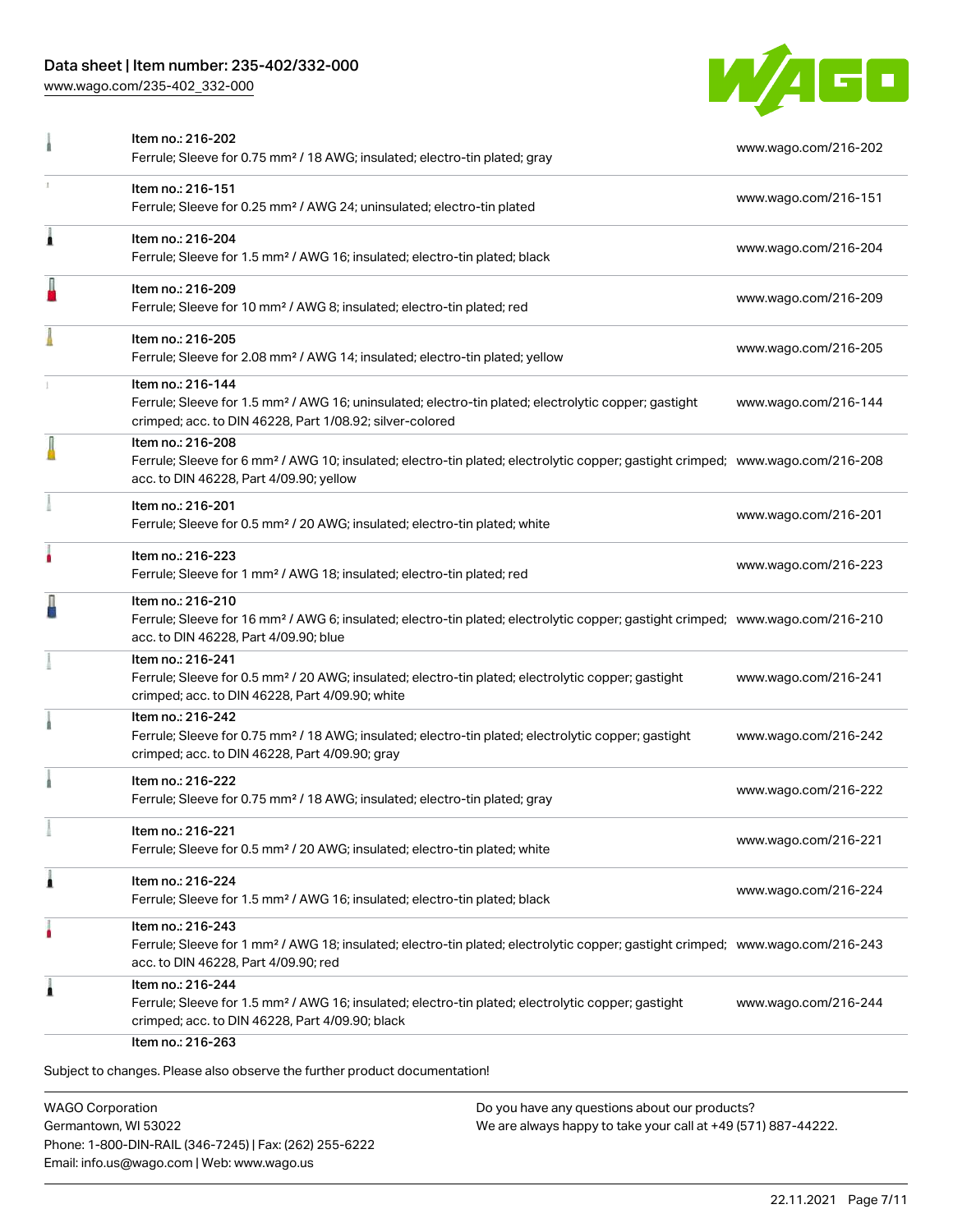[www.wago.com/235-402\\_332-000](http://www.wago.com/235-402_332-000)



|   | Ferrule; Sleeve for 1 mm <sup>2</sup> / AWG 18; insulated; electro-tin plated; electrolytic copper; gastight crimped; www.wago.com/216-263<br>acc. to DIN 46228, Part 4/09.90; red                         |                      |
|---|------------------------------------------------------------------------------------------------------------------------------------------------------------------------------------------------------------|----------------------|
| Å | Item no.: 216-246<br>Ferrule; Sleeve for 2.5 mm <sup>2</sup> / AWG 14; insulated; electro-tin plated; electrolytic copper; gastight<br>crimped; acc. to DIN 46228, Part 4/09.90; blue                      | www.wago.com/216-246 |
| Å | Item no.: 216-266<br>Ferrule; Sleeve for 2.5 mm <sup>2</sup> / AWG 14; insulated; electro-tin plated; electrolytic copper; gastight<br>crimped; acc. to DIN 46228, Part 4/09.90; blue                      | www.wago.com/216-266 |
| Â | Item no.: 216-264<br>Ferrule; Sleeve for 1.5 mm <sup>2</sup> / AWG 16; insulated; electro-tin plated; electrolytic copper; gastight<br>crimped; acc. to DIN 46228, Part 4/09.90; black                     | www.wago.com/216-264 |
| Â | Item no.: 216-284<br>Ferrule; Sleeve for 1.5 mm <sup>2</sup> / AWG 16; insulated; electro-tin plated; electrolytic copper; gastight<br>crimped; acc. to DIN 46228, Part 4/09.90; black                     | www.wago.com/216-284 |
| I | Item no.: 216-286<br>Ferrule; Sleeve for 2.5 mm <sup>2</sup> / AWG 14; insulated; electro-tin plated; electrolytic copper; gastight<br>crimped; acc. to DIN 46228, Part 4/09.90; blue                      | www.wago.com/216-286 |
| I | Item no.: 216-287<br>Ferrule; Sleeve for 4 mm <sup>2</sup> / AWG 12; insulated; electro-tin plated; electrolytic copper; gastight crimped; www.wago.com/216-287<br>acc. to DIN 46228, Part 4/09.90; gray   |                      |
|   | Item no.: 216-262<br>Ferrule; Sleeve for 0.75 mm <sup>2</sup> / 18 AWG; insulated; electro-tin plated; electrolytic copper; gastight<br>crimped; acc. to DIN 46228, Part 4/09.90; gray                     | www.wago.com/216-262 |
|   | Item no.: 216-288<br>Ferrule; Sleeve for 6 mm <sup>2</sup> / AWG 10; insulated; electro-tin plated; electrolytic copper; gastight crimped; www.wago.com/216-288<br>acc. to DIN 46228, Part 4/09.90; yellow |                      |
| ł | Item no.: 216-289<br>Ferrule; Sleeve for 10 mm <sup>2</sup> / AWG 8; insulated; electro-tin plated; electrolytic copper; gastight crimped; www.wago.com/216-289<br>acc. to DIN 46228, Part 4/09.90; red    |                      |
|   | Item no.: 216-301<br>Ferrule; Sleeve for 0.25 mm <sup>2</sup> / AWG 24; insulated; electro-tin plated; yellow                                                                                              | www.wago.com/216-301 |
|   | Item no.: 216-321<br>Ferrule; Sleeve for 0.25 mm <sup>2</sup> / AWG 24; insulated; electro-tin plated; yellow                                                                                              | www.wago.com/216-321 |
|   | Item no.: 216-322<br>Ferrule; Sleeve for 0.34 mm <sup>2</sup> / 22 AWG; insulated; electro-tin plated; green                                                                                               | www.wago.com/216-322 |
| l | Item no.: 216-267<br>Ferrule; Sleeve for 4 mm <sup>2</sup> / AWG 12; insulated; electro-tin plated; electrolytic copper; gastight crimped; www.wago.com/216-267<br>acc. to DIN 46228, Part 4/09.90; gray   |                      |
|   | Item no.: 216-302<br>Ferrule; Sleeve for 0.34 mm <sup>2</sup> / 22 AWG; insulated; electro-tin plated; light turquoise                                                                                     | www.wago.com/216-302 |
|   |                                                                                                                                                                                                            |                      |

Subject to changes. Please also observe the further product documentation!

WAGO Corporation Germantown, WI 53022 Phone: 1-800-DIN-RAIL (346-7245) | Fax: (262) 255-6222 Email: info.us@wago.com | Web: www.wago.us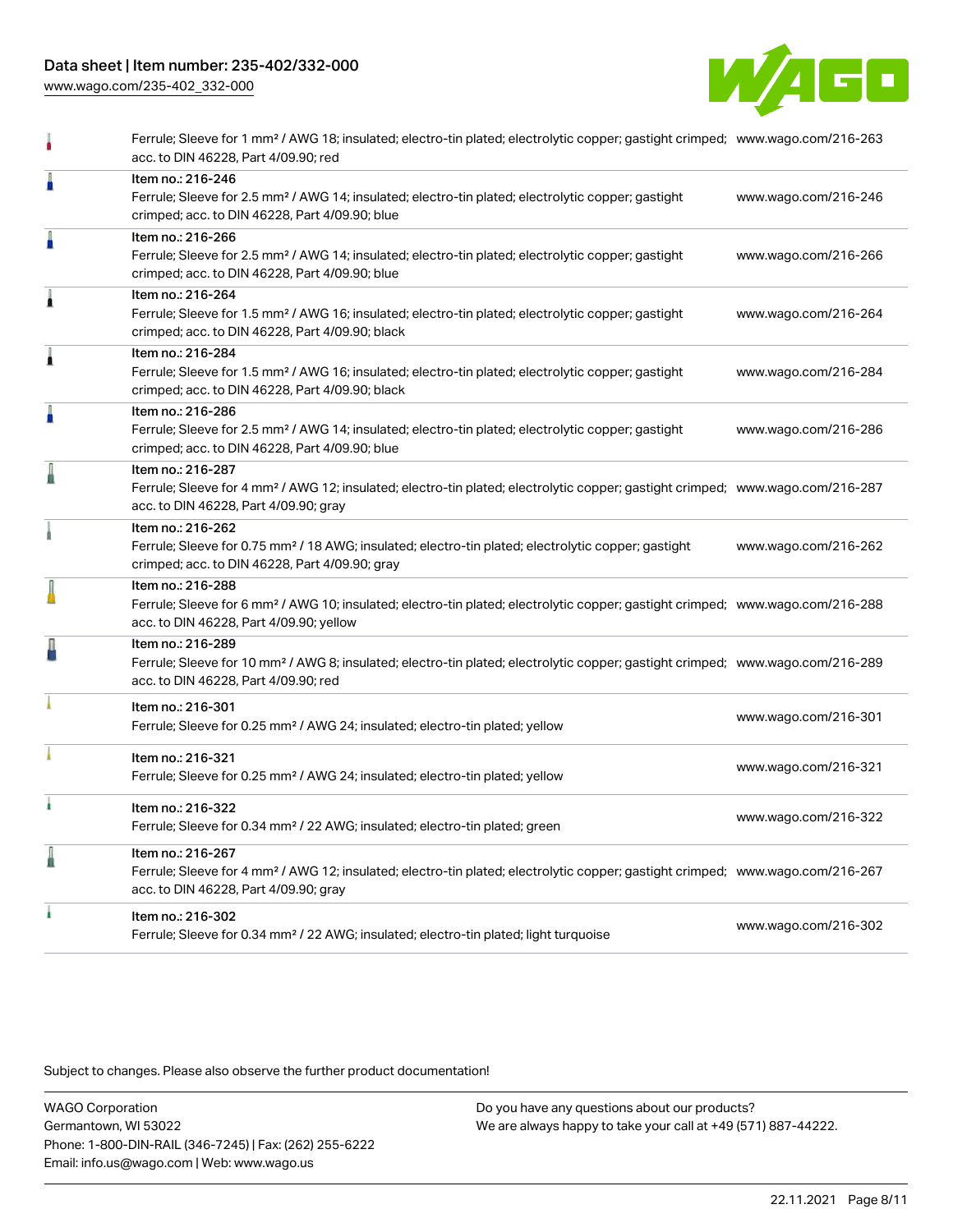

## Downloads Documentation

| <b>Additional Information</b>                                                       |            |               |          |
|-------------------------------------------------------------------------------------|------------|---------------|----------|
| Technical explanations                                                              | 2019 Apr 3 | pdf<br>2.0 MB | Download |
|                                                                                     |            |               |          |
| <b>CAD files</b>                                                                    |            |               |          |
| <b>CAE</b> data                                                                     |            |               |          |
| EPLAN Data Portal 235-402/332-000                                                   |            | <b>URL</b>    | Download |
| EPLAN Data Portal 235-402/332-000                                                   |            | <b>URL</b>    | Download |
| <b>PCB Design</b>                                                                   |            |               |          |
| Symbol and Footprint 235-402/332-000                                                |            | <b>URL</b>    | Download |
| CAx data for your PCB design, consisting of "schematic symbols and PCB footprints", |            |               |          |
| allow easy integration of the WAGO component into your development environment.     |            |               |          |
| <b>Supported formats:</b>                                                           |            |               |          |
| <b>The State</b><br>Accel EDA 14 & 15                                               |            |               |          |

- $\blacksquare$ Altium 6 to current version
- $\blacksquare$ Cadence Allegro
- $\blacksquare$ **DesignSpark**
- $\blacksquare$ Eagle Libraries
- $\blacksquare$ KiCad
- $\blacksquare$ Mentor Graphics BoardStation
- $\blacksquare$ Mentor Graphics Design Architect
- $\blacksquare$ Mentor Graphics Design Expedition 99 and 2000
- $\blacksquare$ OrCAD 9.X PCB and Capture
- $\blacksquare$ PADS PowerPCB 3, 3.5, 4.X, and 5.X
- $\blacksquare$ PADS PowerPCB and PowerLogic 3.0
- $\blacksquare$ PCAD 2000, 2001, 2002, 2004, and 2006
- $\blacksquare$ Pulsonix 8.5 or newer
- $\blacksquare$ STL
- $\blacksquare$ 3D STEP
- $\blacksquare$ TARGET 3001!

Subject to changes. Please also observe the further product documentation!

WAGO Corporation Germantown, WI 53022 Phone: 1-800-DIN-RAIL (346-7245) | Fax: (262) 255-6222 Email: info.us@wago.com | Web: www.wago.us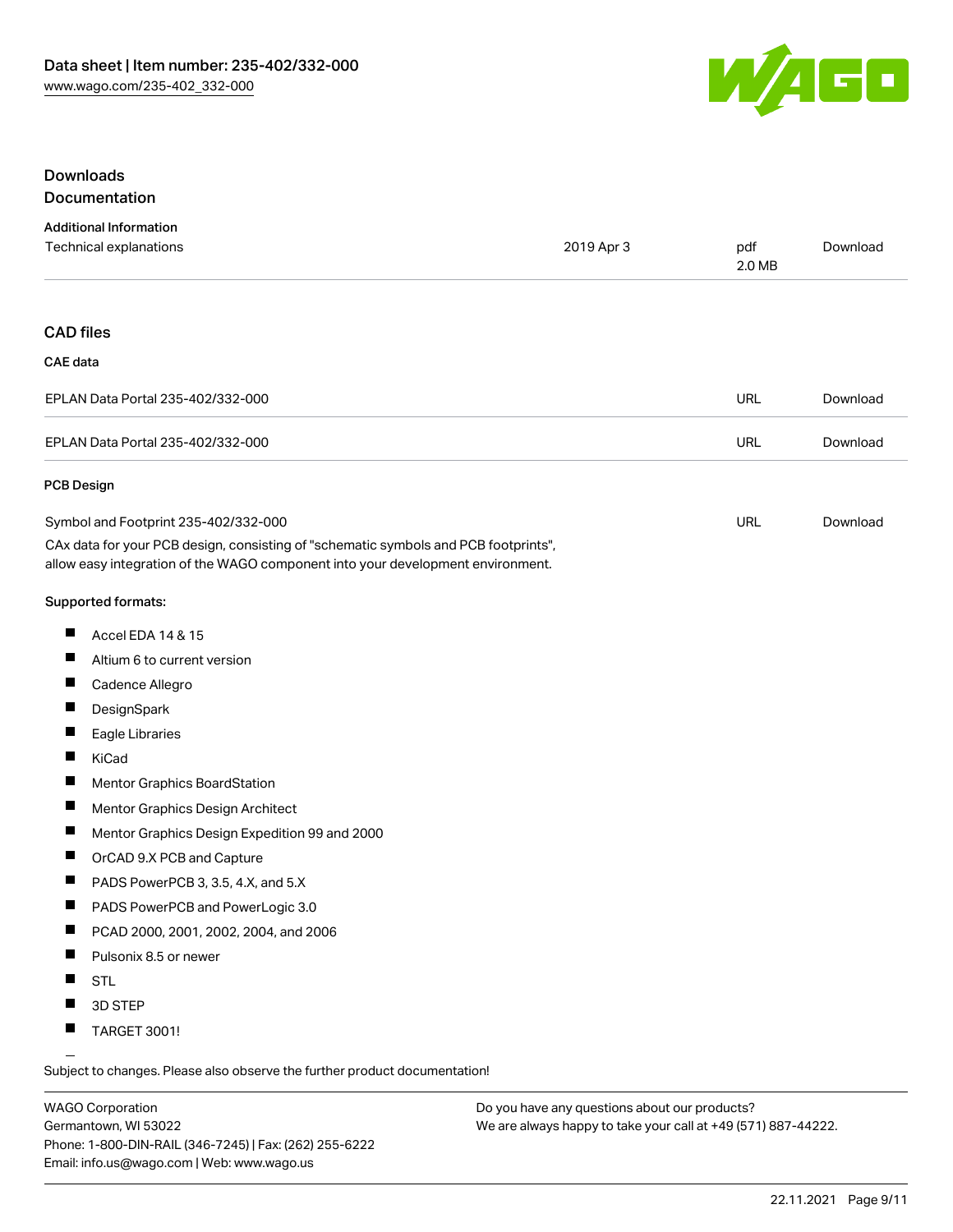W/AGO

- $\blacksquare$ View Logic ViewDraw
- П Quadcept
- $\blacksquare$ Zuken CadStar 3 and 4
- $\blacksquare$ Zuken CR-5000 and CR-8000

PCB Component Libraries (EDA), PCB CAD Library Ultra Librarian

## Environmental Product Compliance

#### Compliance Search

| Environmental Product Compliance 235-402/332-000                                              | URL | Download |
|-----------------------------------------------------------------------------------------------|-----|----------|
| PCB terminal block; push-button; 1.5 mm <sup>2</sup> ; Pin spacing 5/5.08 mm; 2-pole; Push-in |     |          |
| CAGE CLAMP <sup>®</sup> ; with test port; 1,50 mm <sup>2</sup> ; gray                         |     |          |

## Installation Notes

#### Conductor termination



Inserting/removing fine-stranded conductors via push-button.



Insert/remove fine-stranded conductors with ferrules via push-button.



Insert solid conductors via push-in termination.

#### Installation



Subject to changes. Please also observe the further product documentation!

WAGO Corporation Germantown, WI 53022 Phone: 1-800-DIN-RAIL (346-7245) | Fax: (262) 255-6222 Email: info.us@wago.com | Web: www.wago.us